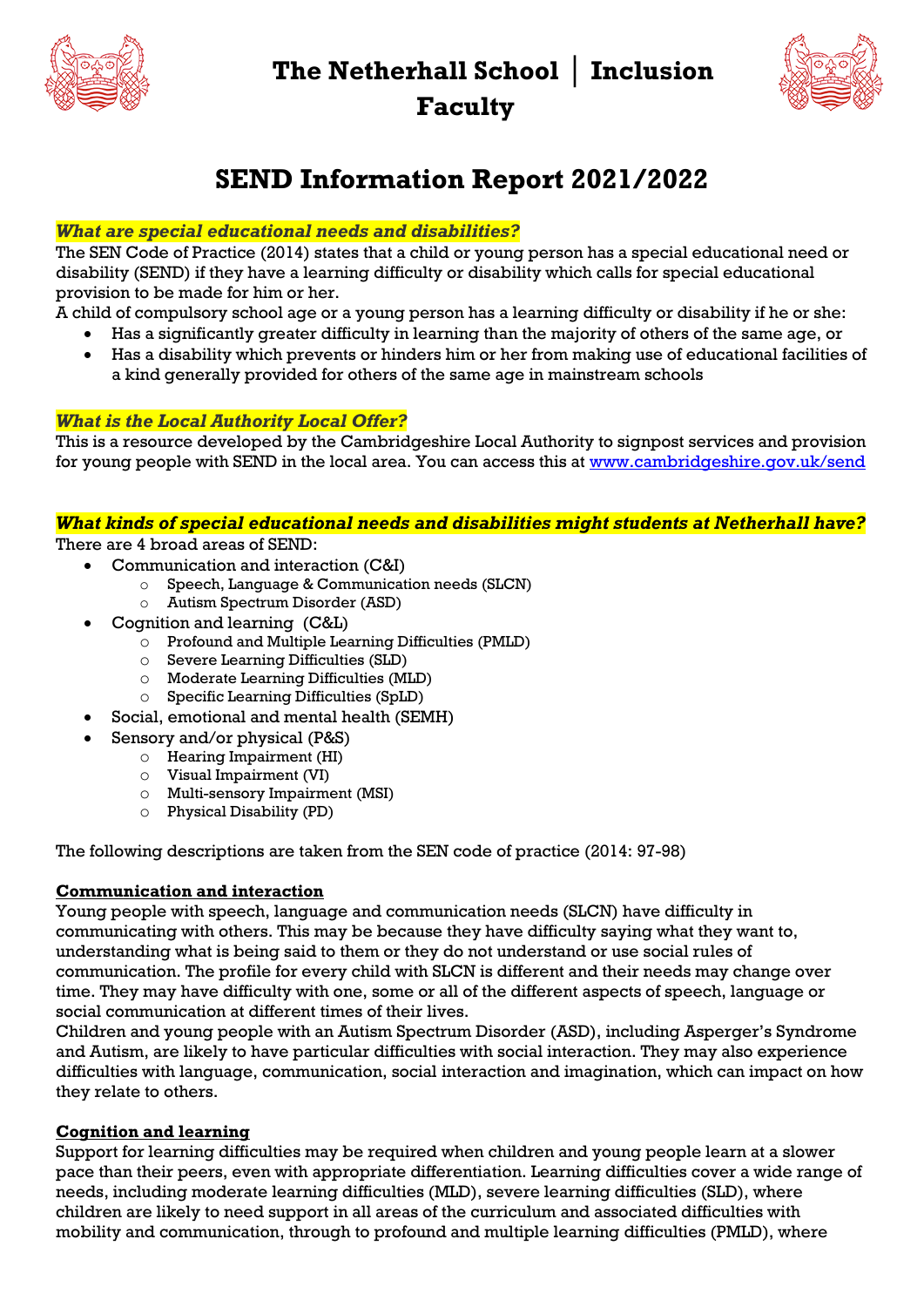children are likely to have severe and complex learning difficulties as well as a physical disability or sensory impairment.

Specific learning difficulties (SpLD), affect one or more specific aspects of learning. This encompasses a range of conditions such as dyslexia, dyscalculia and dyspraxia.

## **Social, emotional and mental health difficulties**

Children and young people may experience a wide range of social and emotional difficulties which manifest themselves in many ways. These may include becoming withdrawn or isolated, as well as displaying challenging, disruptive or disturbing behaviour. These behaviours may reflect underlying mental health difficulties such as anxiety or depression, self-harming, eating disorders or physical symptoms that are medically unexplained. Other children and young people may have disorders such as attention deficit disorder, attention deficit hyperactive disorder or attachment disorder.

## **Sensory and/or physical needs**

Some children and young people require special educational provision because they have a disability which prevents or hinders them from making use of the educational facilities generally provided. These difficulties can be age related and may fluctuate over time. Many children and young people with vision impairment (VI), hearing impairment (HI) or a multi-sensory impairment (MSI) will require specialist support and/or equipment to access their learning. Children and young people with an MSI have a combination of vision and hearing difficulties, which makes it even more difficult for them to access the curriculum or study programme than for those with a single sensory impairment. Some children and young people with a physical disability (PD) require additional ongoing support and equipment to access all the opportunities available to their peers.

| <b>Area of need</b> | <b>Provision</b>                                                                    |
|---------------------|-------------------------------------------------------------------------------------|
| General             | • High quality teaching, differentiated for individual pupils, is the first step in |
|                     | responding to pupils who have or may have SEND.                                     |
|                     | • The Netherhall Data System allows all staff to access information related to      |
|                     | the special educational needs and disabilities of individual students. This         |
|                     | includes student profiles, EHCPs and information on students with SEND              |
|                     | • Teaching assistants work alongside teachers to provide additional support         |
|                     | in some lessons and during intervention sessions                                    |
|                     | • Break and lunch time provision includes supervised rooms for smaller              |
|                     | groups of students to eat and interact                                              |
|                     | • Comprehensive bespoke provision provided for students through in-school           |
|                     | provision in the Hub.                                                               |
|                     | • The Intervention Team meet and assess students to learn more about their          |
|                     | needs, working with them to develop strategies that can be implemented by           |
|                     | teaching staff and the students themselves to support their individual              |
|                     | learning needs.                                                                     |
|                     | • Access arrangements such as extra time or a reader to those that qualify.         |
|                     | These are overseen by the Intervention Team in conjunction with the Exams           |
|                     | Office to ensure that these students feel safe, secure and supported during         |
|                     | their examinations.                                                                 |

# *What provision is available for students with SEND at Netherhall?*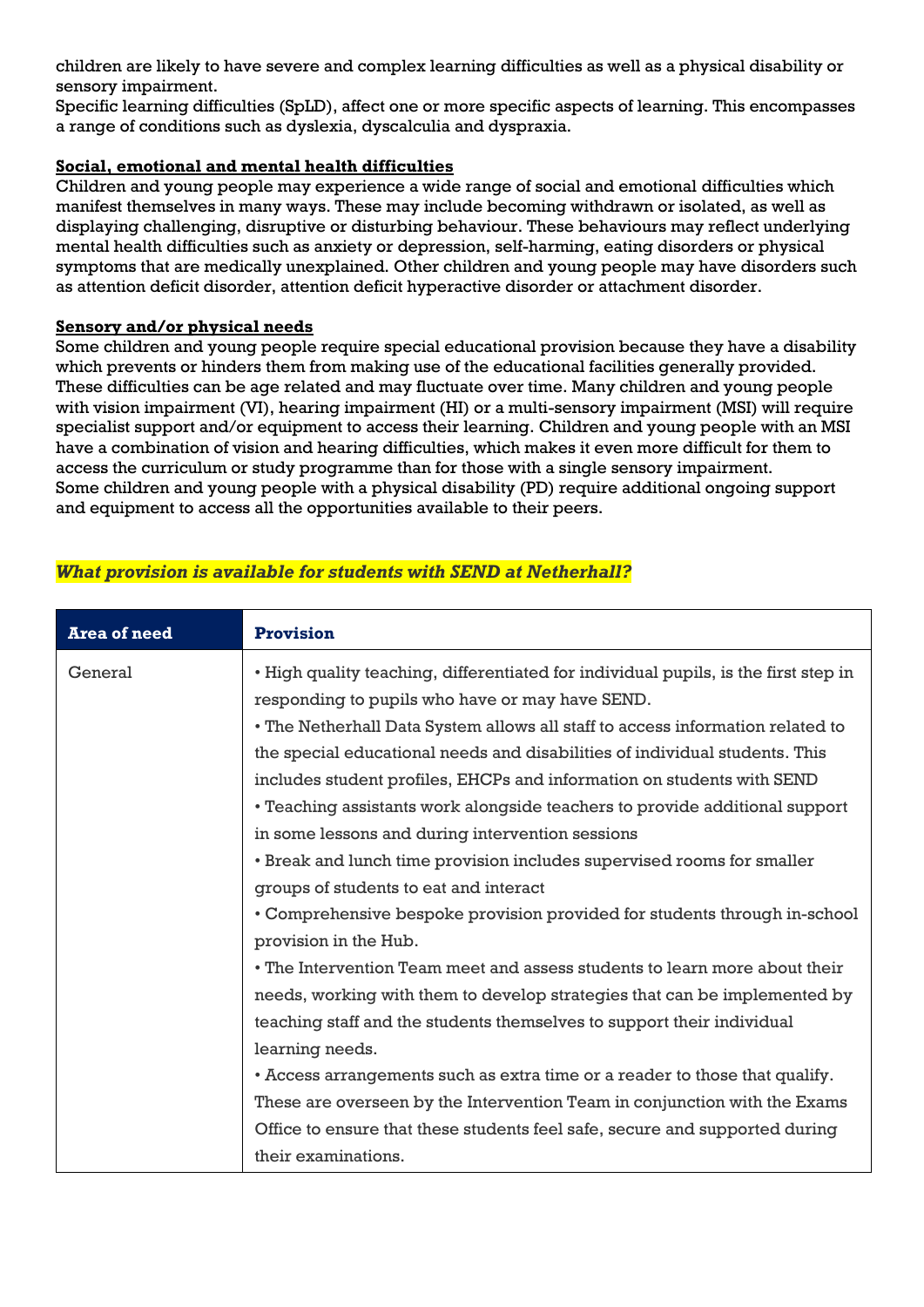| <b>Area of need</b>                             | <b>Provision</b>                                                                                                                                                                                                                                                                                                                                                                                                                                                                                                                                                                                                                                                                                                                                                                                                                                                                              |  |  |
|-------------------------------------------------|-----------------------------------------------------------------------------------------------------------------------------------------------------------------------------------------------------------------------------------------------------------------------------------------------------------------------------------------------------------------------------------------------------------------------------------------------------------------------------------------------------------------------------------------------------------------------------------------------------------------------------------------------------------------------------------------------------------------------------------------------------------------------------------------------------------------------------------------------------------------------------------------------|--|--|
| Communication and<br>Interaction                | • Targeted programs to improve communication and interaction skills,<br>usually in small groups or individually working with a Teaching Assistant.                                                                                                                                                                                                                                                                                                                                                                                                                                                                                                                                                                                                                                                                                                                                            |  |  |
|                                                 | Support programmes delivered by our ELKLAN trained specialists include:<br>Sound Training, WordShark, Direct Phonics and PiXL code. Referral to SLCN<br>team.                                                                                                                                                                                                                                                                                                                                                                                                                                                                                                                                                                                                                                                                                                                                 |  |  |
| Cognition and<br>Learning                       | • Small group and individual programs for students with literacy and<br>numeracy difficulties                                                                                                                                                                                                                                                                                                                                                                                                                                                                                                                                                                                                                                                                                                                                                                                                 |  |  |
|                                                 | • Study Support lessons to allow pre-learning and over-learning of concepts.                                                                                                                                                                                                                                                                                                                                                                                                                                                                                                                                                                                                                                                                                                                                                                                                                  |  |  |
|                                                 | Support programmes include: NumberShark, WordShark, Lexia, Lexoniks.                                                                                                                                                                                                                                                                                                                                                                                                                                                                                                                                                                                                                                                                                                                                                                                                                          |  |  |
| Social, Emotional<br>and mental health<br>needs | • Targeted programs to support social and emotional development including<br>access to the Hub if/when an adapted timetable is appropriate. Specific<br>interventions include Art therapy, K9 confidence and 121 ELSA support<br>sessions.<br>• Extensive pastoral support, including form tutors and mentors, school<br>achievement leaders, pastoral support workers and SLT link staff who<br>provide emotional support for students who need it, who may refer to<br>specialist mental health support, including counselling, through the Locality<br>and Child and Adolescent Mental Health (CAMH) teams, Key workers in<br>school, mentoring (where appropriate) `and providing a quite 'safe' space<br>for children to find peace at social times during the school day.<br>We use the Zones of Regulation strategy across the school and particularly in<br>the Inclusion department. |  |  |
| Sensory and<br>Physical needs                   | • Close liaison with multi-disciplinary teams, including physiotherapy,<br>occupational therapy and hearing and visual impairment specialist services<br>• Individual and small group programs<br>• Adaptation of teaching resources where needed, including the use of ICT<br>and accessible equipment                                                                                                                                                                                                                                                                                                                                                                                                                                                                                                                                                                                       |  |  |

# *How are students with SEND identified?*

Students and their parents/ carers should speak to the form teacher/ mentor or subject teacher if they have a concern. The teacher may refer to the SENCO if there are still concerns. Procedures for identifying students with SEND include extensive liaison with primary or other transfer schools, literacy assessments including reading and spelling ages, MidYIS testing, collaboration between teachers and the Inclusion Faculty and additional assessments, including access arrangements for exams, which are carried out by the Inclusion faculty on a needs basis.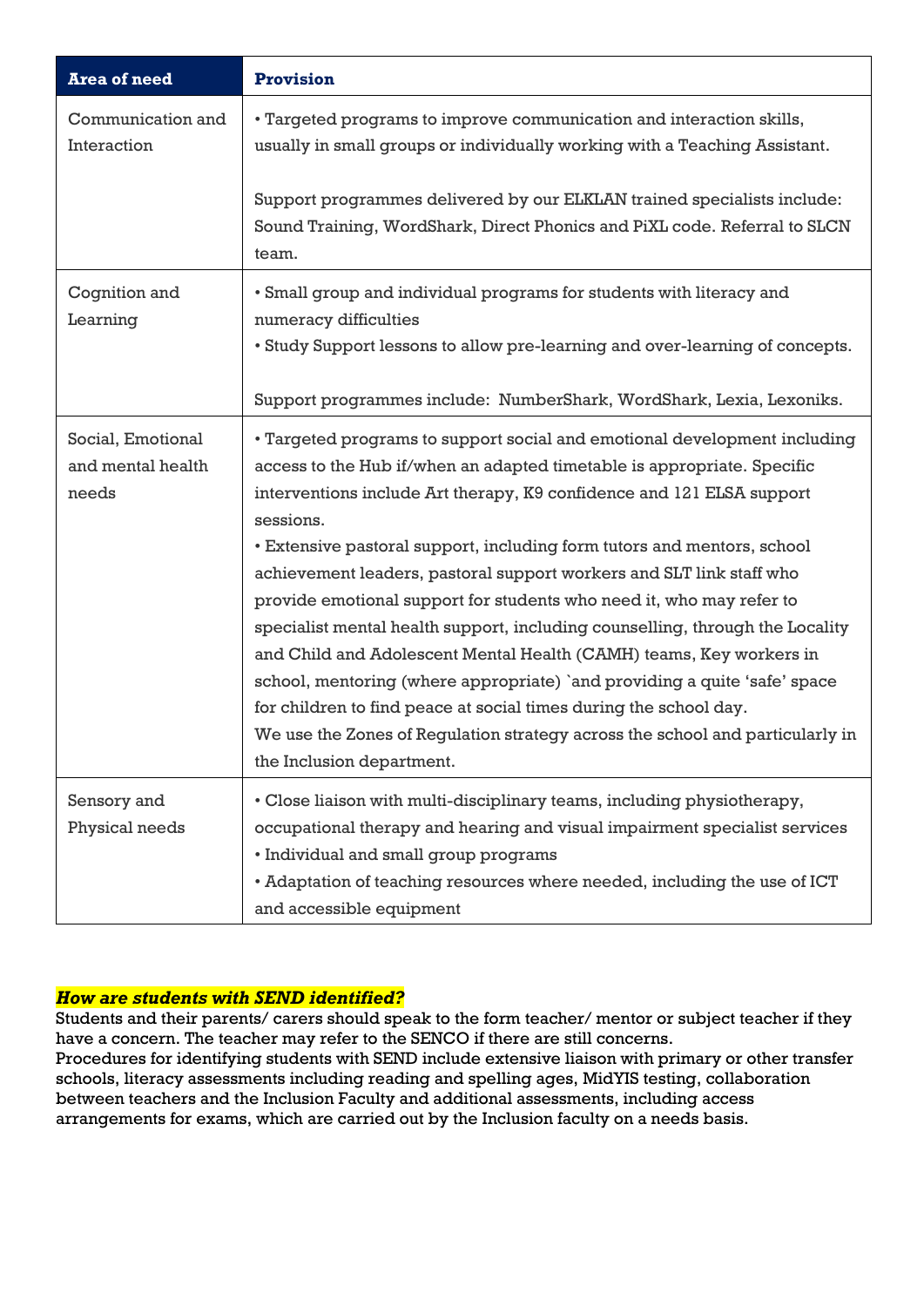#### *How is progress reviewed and shared with students and their parents and carers?*

- Communication as needed via phone calls, emails and through the student planners
- Parents evenings and additional SEND focus-parents evenings
- Confirmation of exam access arrangements is via letter
- Annual Reviews for students with Education, Health & Care Plans
- Through the Netherhall Data System and Provision Mapping software

### *What training or expertise do staff have?*

- In house and specialist training is provided for all staff
- Key staff have specialist training in a range of SEND areas, including Speech and Language, Social, Emotional & Mental Health, Dyslexia, Autism and Hearing Impairments
- SENCO/Assistant SENCO attends county networking and other SEND forums as appropriate

## *How will the school know that its provision for SEND is effective?*

Progress of students is regularly assessed and reviewed in order to determine the effectiveness of any additional intervention programs through the use of pre- and post-tests related to the intervention. The data system allows tracking of data and interventions. The Inclusion Faculty also regularly selfevaluates its provision through weekly meetings, liaison with external agencies and discussions with focus groups of students. Feedback is regularly collated for annual reviews of students with EHCPs regarding both the progress of students and the impact of TAs on their learning. Observations of TAs are carried out to reflect on their effectiveness in supporting students.

#### *Who is involved in supporting students with SEND?*

Form tutors / mentors and subject teachers, in liaison with year leaders and heads of faculty, are the first point of contact. The Special educational needs coordinator (SENCO) is responsible for overseeing the provision for SEND. The SENCO works closely alongside the team who are responsible for the operational delivery of SEN provision across the school, the Deputy Principal and other members of the Inclusion team.

| <b>Director of Inclusion -</b> | Dr Roxanna    | $\lq$ rglennonlynch@netherhallschool.org $\lq$ | $\overline{0}$ 01223 |
|--------------------------------|---------------|------------------------------------------------|----------------------|
| <b>SENCO</b>                   | Glennon-Lynch |                                                | 868332               |
| <b>Deputy Principal</b>        | Daniel Berry  | dberry@netherhallschool.org                    | 01223                |
|                                |               |                                                | 868314               |

## *What specialist services are available?*

The school liaises extensively with other bodies, including health and social services, local authority support services and voluntary organisations, in order to seek specialist advice and provision.

## *How are students supported in moving between different schools?*

Transition for all students from primary schools include the following: staff information- sharing meetings, primary class activities and visits, SENCO liaison meetings, ongoing liaison work between subject departments and primary schools, parents evenings, student induction days.

The Inclusion faculty has recently allocated Higher Level Teaching Assistants to work with specific feeder primary schools around transition for SEND students.

For some students, there are extra transition opportunities, including: individual parental and student visits, additional taster sessions, liaison and observations with teaching assistants, summer school Transition for students moving to post-16 providers include individual visits and taster days, liaison meetings between SENCO, pastoral team and post-16 providers.

## *How are students supported in preparing for adulthood and independent living?*

All students have work-related learning programs and work experience opportunities. Some students have additional targeted work experience, which can include weekly placements in a variety of settings.

Some students have adapted timetables to include life skills within the local community.